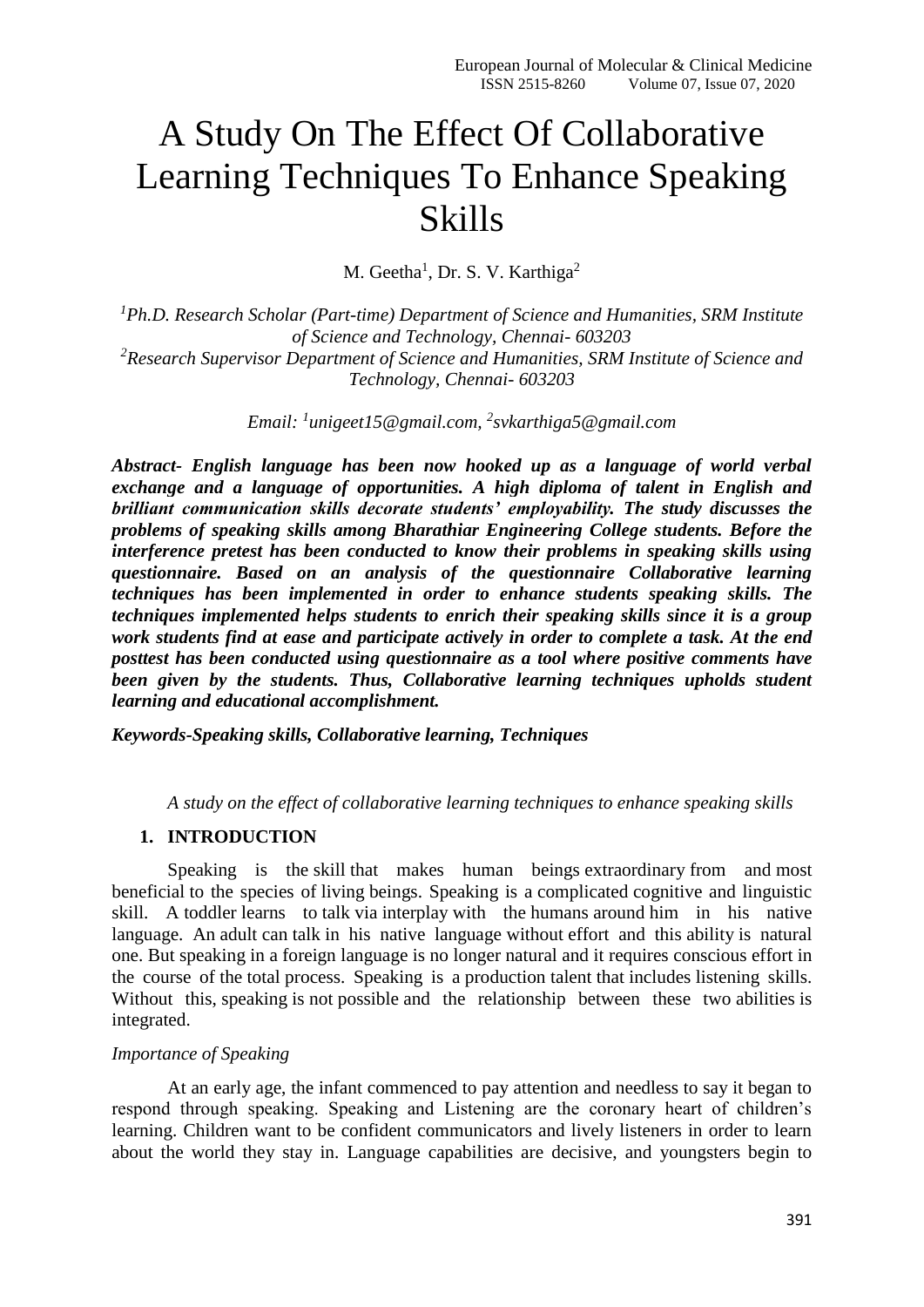increase these from birth. Before adolescents can study to examine and write they want to confident in their speaking and listening skills.

## *Problems of Speaking skills*

Learners feel comfortable in writing in English because it gives time to think and come up with correct grammatical sentences, helps in vocabulary, punctuations and typically when we type on supercomputers. Computers spot-on our errors but it is difficult when we are speaking in English. It is highly challenging when we are forced to speak only in English. Searching for the right vocabulary, phrases, fear of making mistakes and audience, knowledge of the topic, and so on are the common problems faced by the learners when they speak in English. Finally, everything get fouled and thus listeners failed to comprehend.

#### *Selection of the Sample*

In the primary and secondary level of education, language skills are not given much importance. The learners in schools prepare themselves only for the purpose of scoring high marks in examination. During their tertiary level they feel difficulty in their language skills, which is indispensable. Hence the researcher has tried to develop speaking skills among the first year under graduate students of Engineering College. The researcher has taken the students of Bharathiar Engineering College as the population. The samples include the first year Electrical and Electronics Engineering College students and there were 40 students.

# *Tools Used*

The researcher gave the students pre-test to find out their skill of speaking before teaching and learning activities. Post-test was given to the students to find out their ability of speaking after teaching and learning activities.

#### *The Questionnaire*

The first questionnaire has 30 questions. The main purpose of this questionnaire is to know about the knowledge of students in language and language skills. The second questionnaire is for pre-test. The questionnaire has 30 questions. All the questions based on speaking, problems and difficulties of students while speaking. From these questionnaires the researcher could identify the problems of learners' speaking skills.

#### *Analysis of The Questionnaire*

On the basis of the students' response to the questionnaire, the problems of students have been identified. The problems are,

- 1. Lack of self-confidence and stage fear
- 2. Fear of making grammatical mistakes
- 3. Problems in pronunciation
- 4. Less practice
- 5. Lack of Vocabulary

## *Collaborative Learning and its techniques*

Collaborative learning is an approach which use groups to enhance students' learning. Groups of two or more learners sit and work together in order to solve complex problems, far-reaching tasks, share new ideas and information. This approach actively engages learners to process and blend information and perceptions, instead of reiterating facts and figures.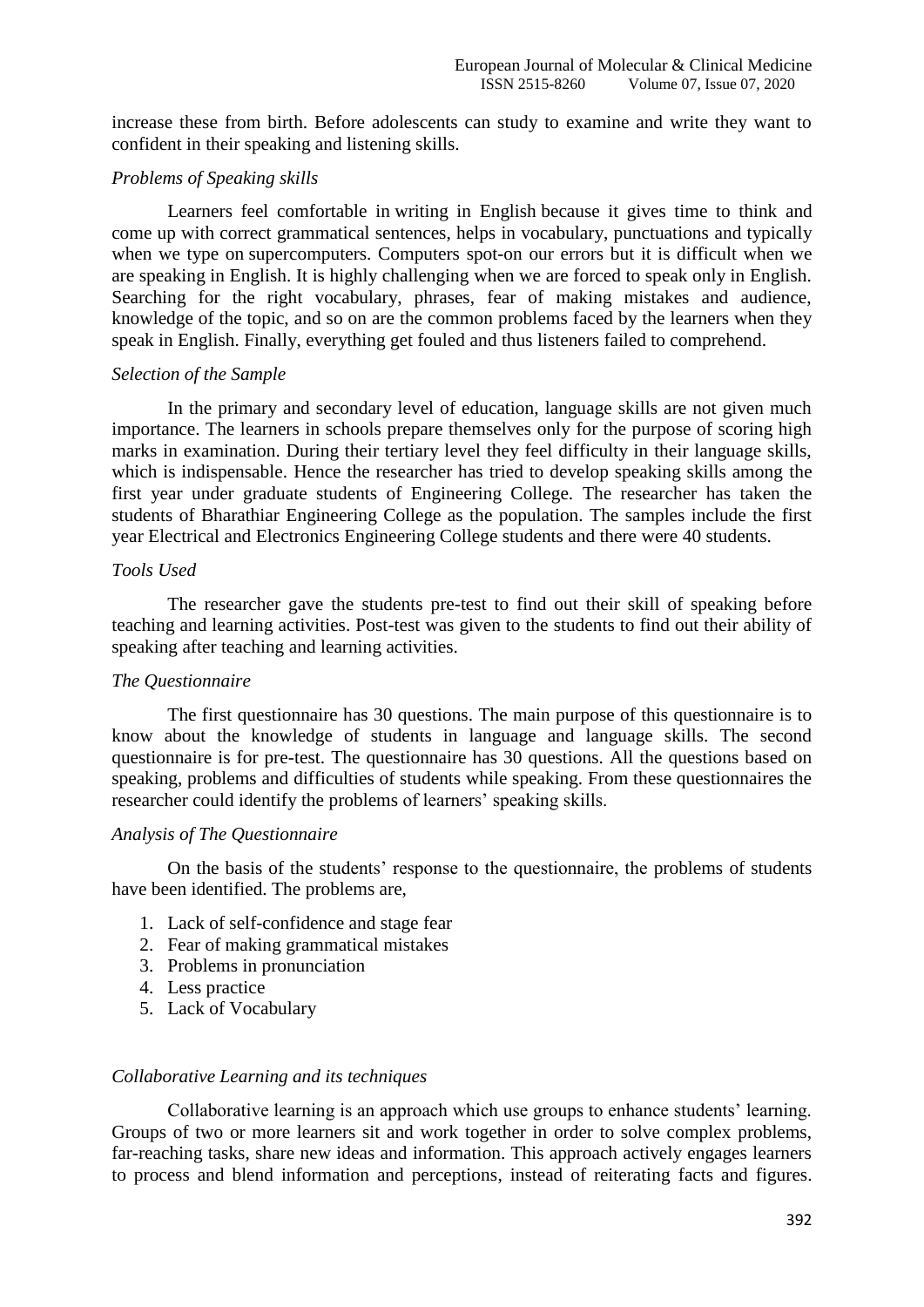Learners work as a group on the given task and they ought to collaborate to comprehend the notions are being presented to them. As a group, learners work better than as an individual. They learn to interact each other, broadening learners' ideas, listening and obtaining to others views, contemplating in completing given tasks and so on.

## *1. Robin Round Technique*

#### *Description*

Robin round is a brainy practice in which learners create thoughts however they don't intricate, explicate, appraise the ideas. Members in group take turns to response the questions with a word, phrase or short sentences. Everyone gets an opportunity in order to response the question. This technique is quite effective for generating ideas because it allows the learners to participate and it daunt comments that disturb the stream of ideas. It also confirms equal contribution among the learners.

## *Preparation*

The main purpose of this technique is to create widespread a list of ideas. Exploring instant ideas can generate rich collection of answers which can be expressed rapidly and concisely is predominantly significant. Repeated practice and thinking ahead of time motivated learners to generate more responses.

## Procedure

- $\checkmark$  Students are asked to form a group consist of four to six.
- $\checkmark$  Group contributors will take turns, shifting clockwise, and reply to the question. They inform learners to prevent interrupting or inhibiting the drift of ideas, they have to refrain from assessing, enquiring or conversing the ideas.
- $\checkmark$  Allow the learners to assign their role during the activity.
- $\checkmark$  Ask one student to commence the exercise via pointing out thoughts. The next pupil continues the brainstorming session with the aid of pointing out a new idea. The activity continues, transferring from one to another in sequence till all learners have participated.
- *2. Buzz Groups*

Buzz group is a technique to limbering up to the entire class discussion. Learners are divided into different groups consists of four to six to respond course related queries. All the groups are allowed to discuss the same and respond to many questions. During discussion they exchange their ideas and it is in informal. They gather more ideas and share thoughts in short period of time. Both introvert and extrovert get opportunities to converse their opinions freely and the discussion becomes richer and active participatory.

#### *Preparation*

Before coming to class, learners are asked to find out what the groups will discuss. Learners are asked to prepare question which is more conceptual rather than factual and that will kindle more ideas and thoughts. When they respond to the questions to themselves so that their confident level increases and they make a variety of response. The mode of questioning should be chosen such as activity sheet, projector or other technology.

#### Procedure

 $\checkmark$  Learners are asked to form groups and the prompts and time limits are explained prior to the discussion.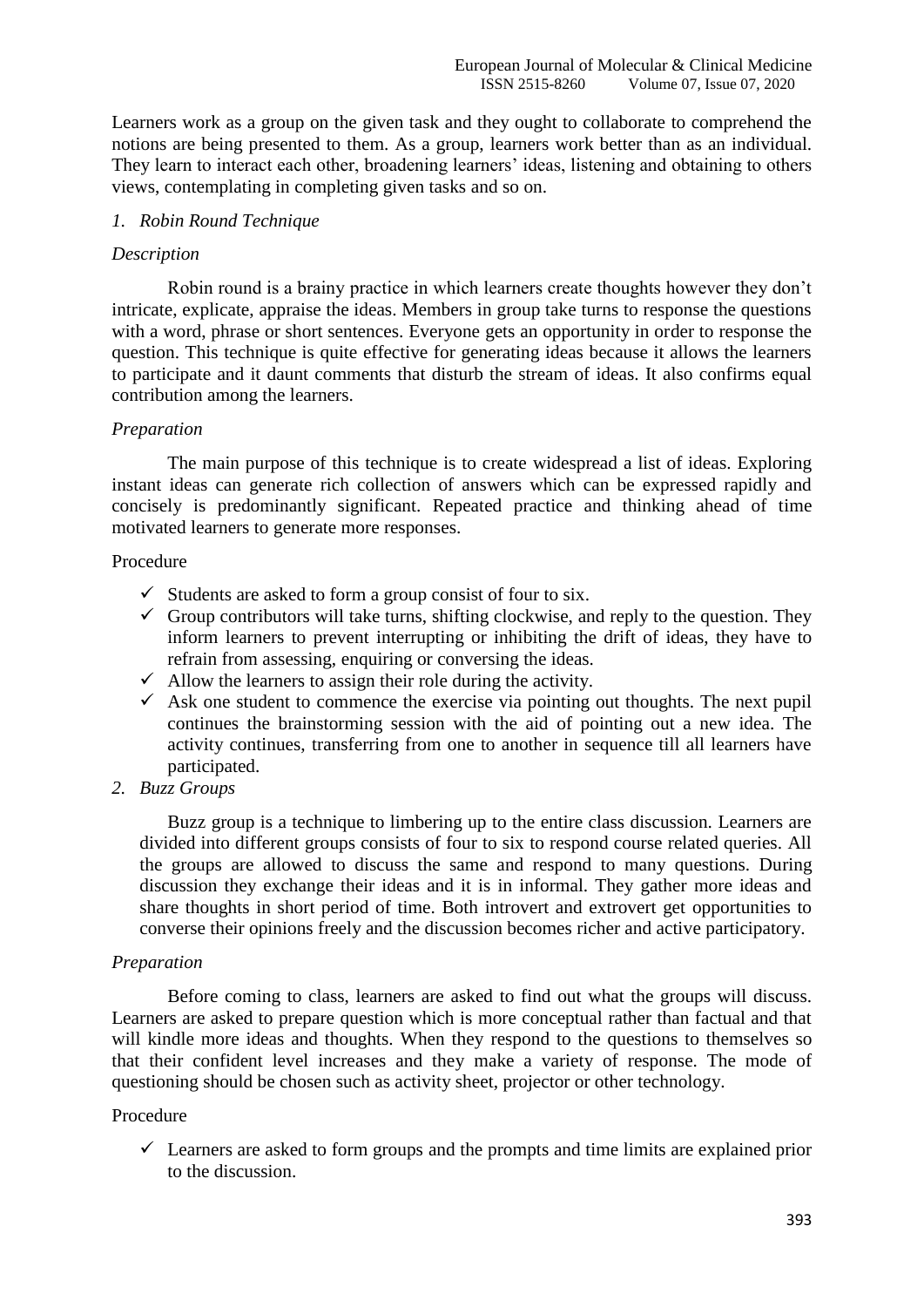- $\checkmark$  They are asked to exchange the ideas in response to the prompts.
- $\checkmark$  The researcher checks intermittently to see whether the groups are active and make sure they should not deviate from the topic. Time limit can be adjusted based on spot topic and off topic.
- $\checkmark$  Students are asked to engage themselves in whole-class discussion and to participate actively.
- $\checkmark$

# *3. Think-aloud Pair Problem Solving (TAPPS)*

## Description

In TAPPS technique, learners receive a sequence of problems and roles such as problem solver and listener. The role problem solver to solve problems listed to them and the listener has to listen and follow the steps. The latter can comprehend it and offer suggestions if there are slipups. Sharing one's own problem solving process and listening to them helps learners to increase the awareness and their critical thinking skills.

## *Preparation*

To prepare this technique, learners spend enough time to develop field-related problems. Make sure the learners can solve within a short period of time. Learners identify the basic problem, nature of the problem, identifying and analyzing solution to the problem. At the end it decides whether they are going to be a problem solver or listener.

## *Procedure*

- $\checkmark$  Learners are asked to form pairs and their roles are explained.
- $\checkmark$  The role of the problem solver is to solve the assigned problem and the listener has to encourage and listen to the former.
- $\checkmark$  At the end, they both exchange their roles and solve all the assigned problems.

## Analysis and Interpretation

On the basis of learners' response to the questionnaire, the researcher has identified the learners' problem is speaking skills when compared to other language skills.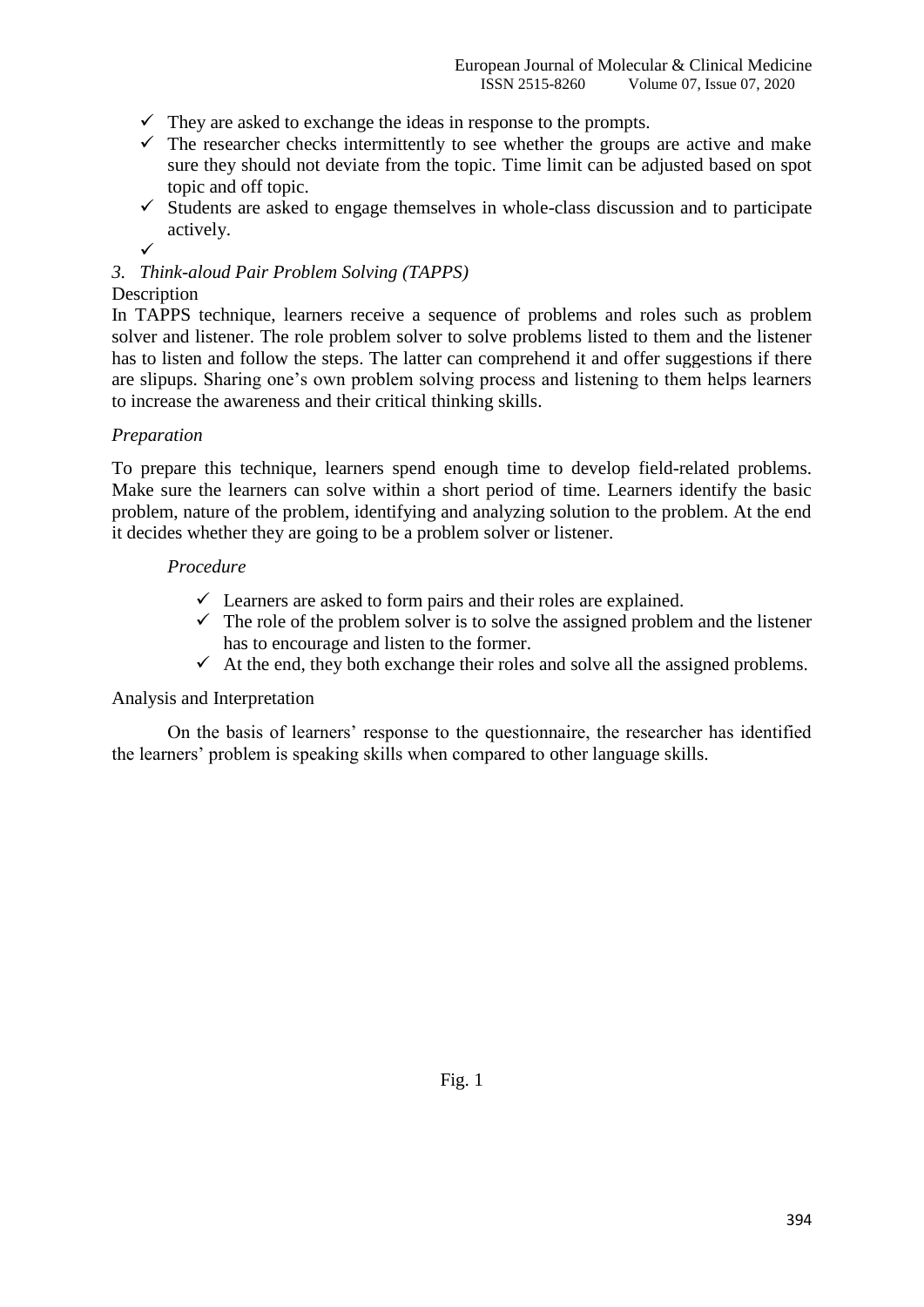





The graph representing the difficulty level of learners' language skills. Before the intervention, learners felt that speaking was their difficult skill and they found it difficult in acquiring it which we could see from the fig. 1. After the intervention, when the collaborative techniques where implemented in the classroom learners improve their level of confidence in speaking which could be seen in fig. 2.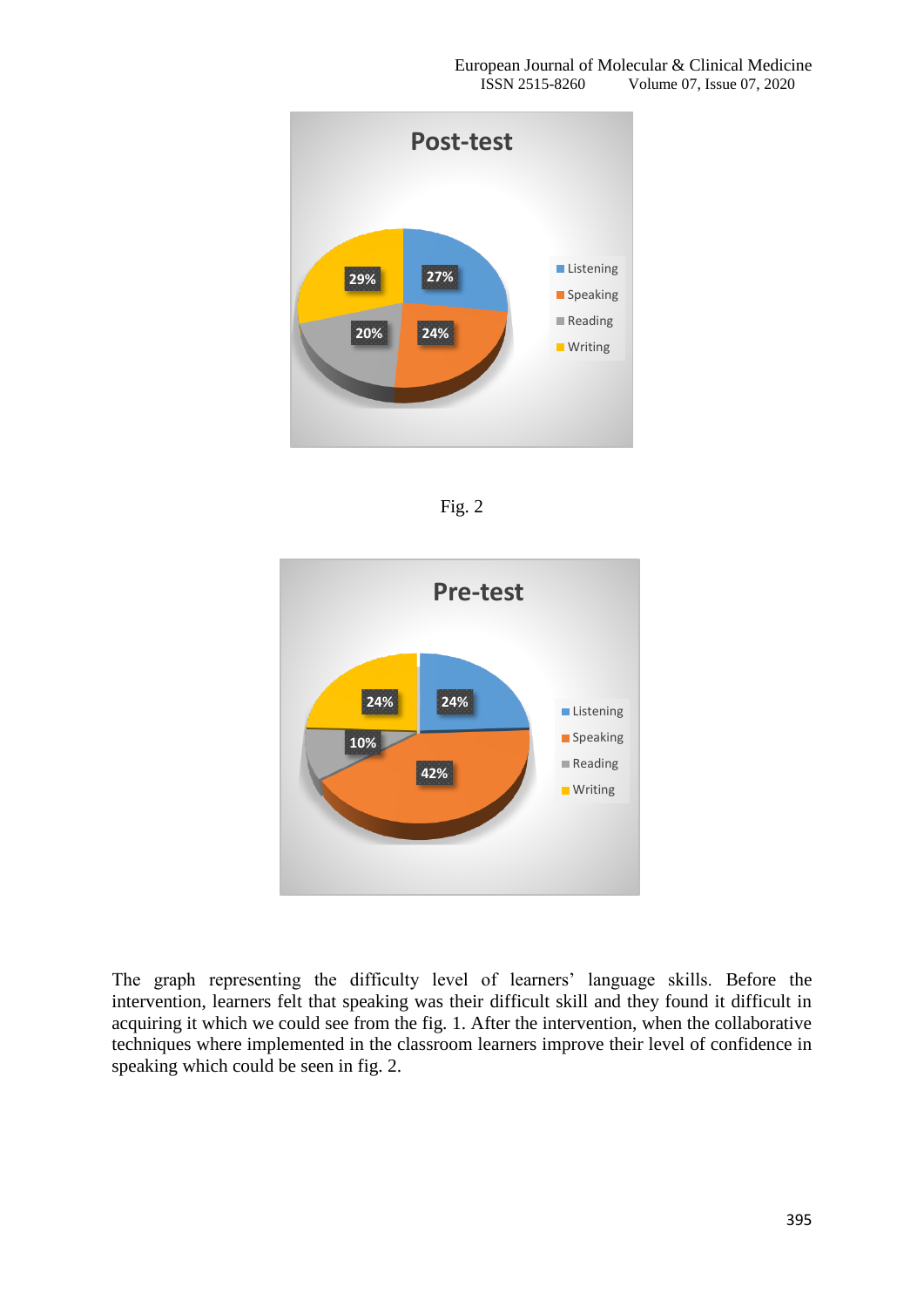

Fig. 3

The above graph representing the problems of learners' speaking skills. From the questionnaire the researcher has identified that 12 students who are lacking in selfconfidence and fear of speaking in front of the audience. 10 students who have fear in making grammatical errors and 11 students who face problems in pronunciation. 8 students say that they don't practice well and 4 students says that they are poor in vocabulary.

## *Students Response*

All three Collaborative Techniques works well in improving learners' speaking skills since it is group activities where learners were able to complete the task successfully.

- $\checkmark$  Robin round technique helped the learner to generate more ideas and made all the learners to participate in the task. As a group, when they share their thoughts they gain confidence and they learn additional vocabulary.
- $\checkmark$  In Buzz Groups, students were more comfortable while speaking since it was informal during their conversation. They find little difficult when the researcher gave spot topic but students managed when they response to the queries. Since there were prior preparation students could speak better without stage fear.
- $\checkmark$  In Think-aloud Pair Problem Solving, students found little difficult in solving problem but they were at ease while giving solution for it. Students enjoyed their roles as a problem solver and listener.

# **2. RESULT AND DISCUSSION**

All three techniques helped learners to overcome their problems of speaking. Though learners found it difficult to speak in Robin round techniques they were at ease speaking in last technique. This is because they work as a group and practice regularly. The learners should not stop with these activities and they should reiterate it in order to overcome their difficulties. Once they practice regularly they could enhance their vocabulary and improve their pronunciation. These collaborative techniques made learners to interact actively and they were more responsible to the group members.

# **3. SUGGESTIONS**

In order to cope up with the problems of speaking skills the following suggestions and remedies have to be advocated,